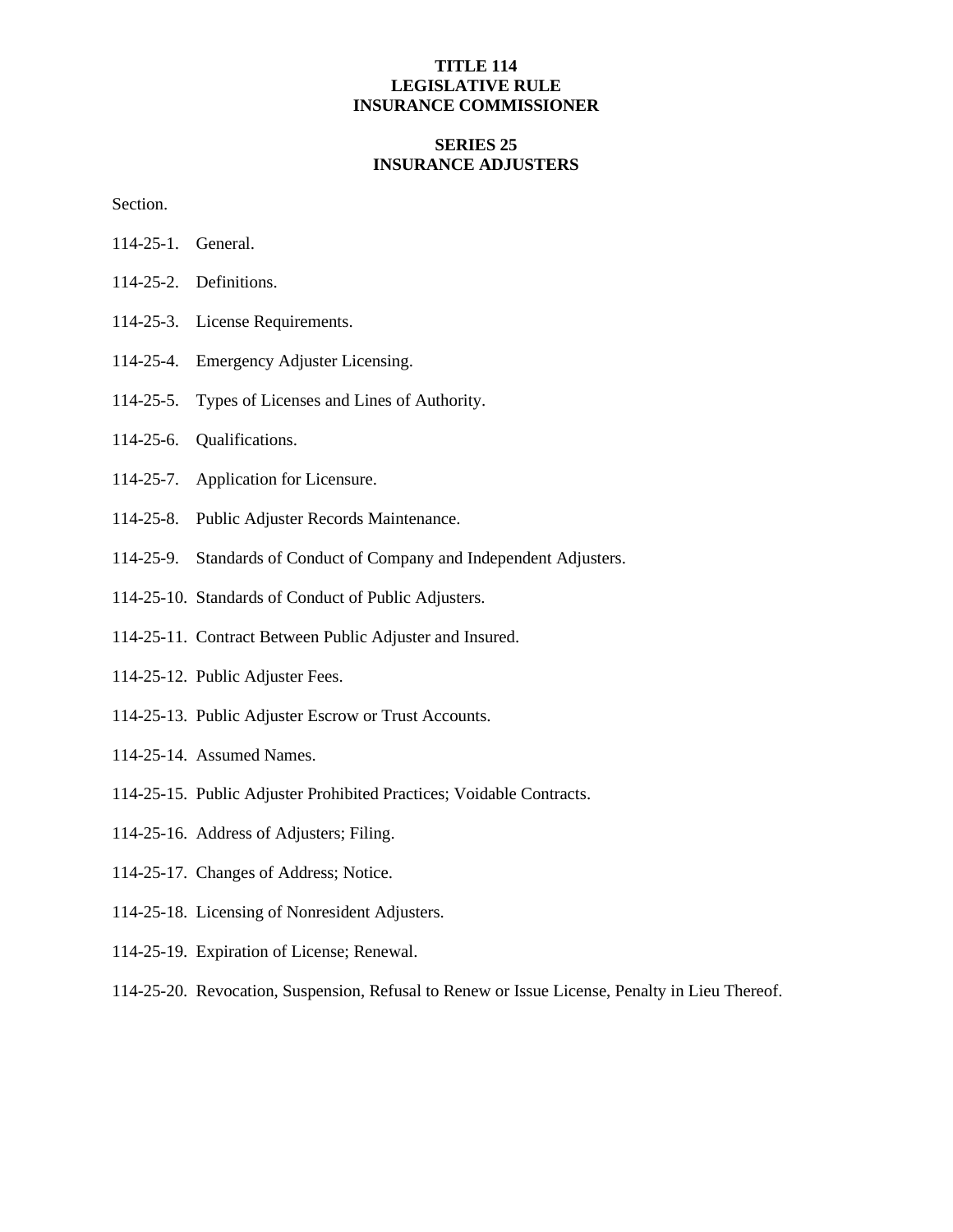## **TITLE 114 LEGISLATIVE RULE INSURANCE COMMISSIONER**

## **SERIES 25 INSURANCE ADJUSTERS**

# **§114-25-1. General.**

1.1. Scope. -- This rule establishes standards for licensing and regulation of insurance adjusters. It is based on the National Association of Insurance Commissioners' "Public Adjusters Licensing Model Act (Model 228)" and "Independent Adjusters Licensing Model Guideline (Guideline 1224)," and the West Virginia Code.

1.2. Authority. -- W.Va. Code §§33-12B-12 and 33-2-10.

1.3. Filing Date. -- April 12, 2021.

1.4. Effective Date. -- July 1, 2021.

1.5. Sunset Date. -- This rule shall terminate and have no further force or effect upon August 1, 2026.

# **§114-25-2. Definitions.**

2.1. "Adjuster" means any individual who investigates, negotiates or settles insurance claims. As used in this rule, the term "adjuster" includes public adjusters, company adjusters, and independent adjusters, unless specified otherwise.

2.2. "Code" means the W. Va. Code.

2.3. "Commissioner" means the West Virginia Insurance Commissioner.

2.4. "Company adjuster" means an adjuster who is a staff employee of an insurance company, who is paid by the insurance company, and who investigates, negotiates, or settles claims.

2.5. "Emergency adjuster" means a person who is authorized by the Commissioner to perform adjusting activities in West Virginia during an insurance emergency.

2.6. "Home state" means the District of Columbia or any state or territory of the United States in which an adjuster maintains his or her principal place of residence or business and in which he or she is licensed to act as a resident adjuster: *Provided*, That if a person's principal place of residence or business does not license adjusters for the type of adjuster license sought in this state, he or she shall designate as his or her home state any state in which he or she has such a license.

2.7. "Independent adjuster" means an individual, a business entity, an independent contractor, or an employee of a contractor, who contracts for compensation with insurers or self-insurers; is one whom the insurer's or self-insurer's tax treatment of the individual is consistent with that of an independent contractor, rather than as an employee, as defined in the Internal Revenue Code; and investigates, negotiates, or settles property, casualty, or workers' compensation claims for insurers or self-insurers.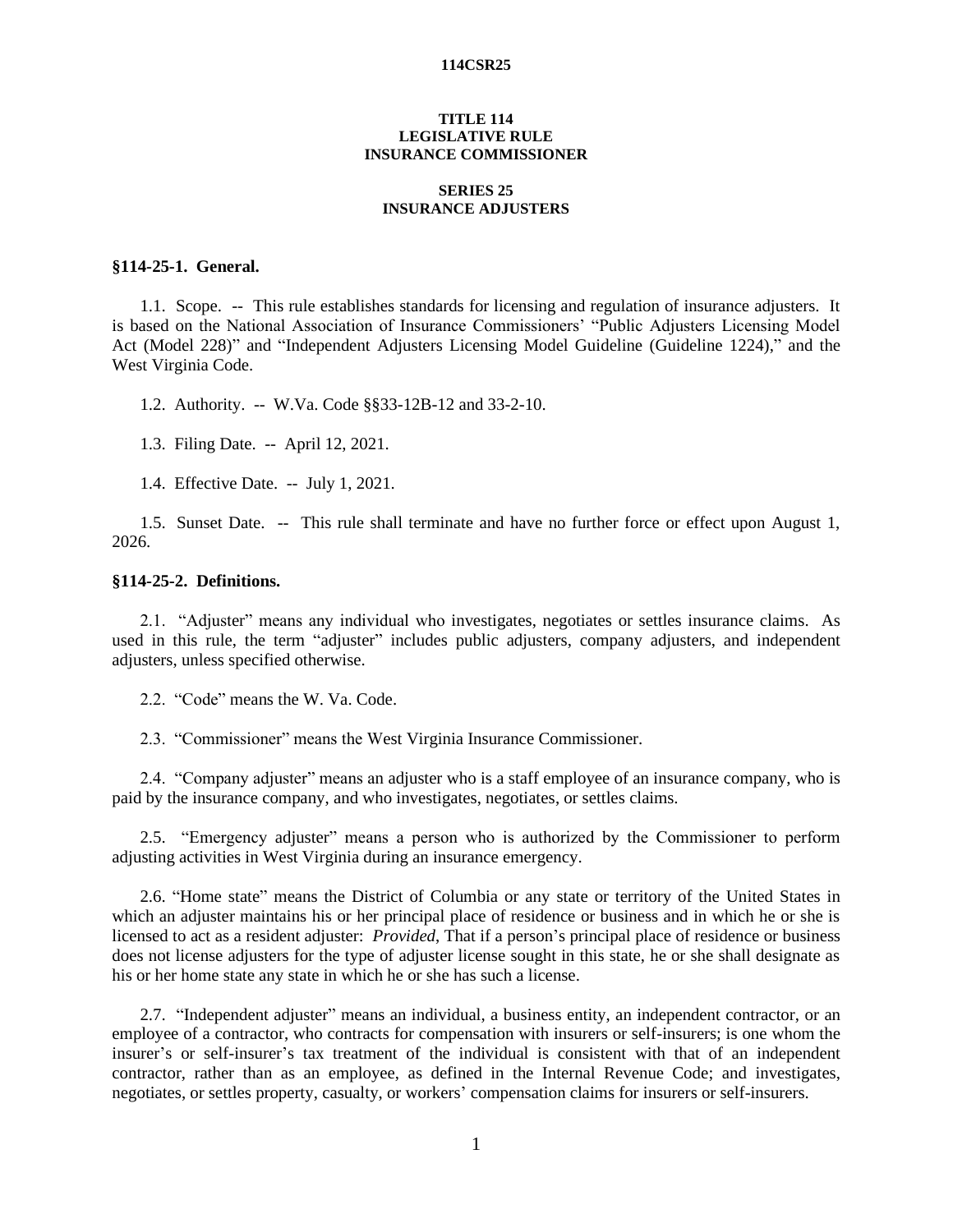2.8. "Insurance emergency" means a temporary situation declared by the Commissioner pursuant to W. Va. Code §§ 33-2-10a and/or 33-12B-11a when he or she finds that there is an inadequate number of licensed adjusters to meet the demands of the public.

2.9. "Licensed adjuster" means a person with a valid West Virginia resident or non-resident adjuster license or an emergency license.

2.10. "Public adjuster" means:

2.10.a. Any person who, for compensation or any other thing of value and solely in relation to first party claims arising under insurance contracts that insure the real or personal property of the insured, acts on behalf of the insured in negotiating for, or effecting the settlement of a claim for loss or damage covered by an insurance contract.

2.10.b. A person who advertises for employment as a public adjuster of insurance claims or solicits business or represents himself or herself to the public as a public adjuster of first party insurance claims for losses or damages arising out of policies of insurance that insure real or personal property.

2.10.c. A person who directly or indirectly solicits business, investigates or adjusts losses, or advises an insured about first party claims for losses or damages arising out of policies of insurance that insure real or personal property for another person engaged in the business of adjusting losses or damages covered by an insurance policy on behalf of the insured.

# **§114-25-3. License Requirements.**

3.1. No person shall in West Virginia act as or hold himself to be an adjuster unless licensed by the Commissioner.

3.2. Notwithstanding any other provisions of this rule, a company adjuster's license or independent adjuster's license shall not be required of, the following:

3.2.a. An attorney-at-law admitted to practice in this state, when acting in their professional capacity as an attorney;

3.2.b. A person employed solely to obtain facts surrounding a claim or to furnish technical assistance to a licensed company or independent adjuster;

3.2.c. An individual who is employed to investigate suspected fraudulent insurance claims but who does not adjust losses, investigate or determine coverage, or determine claims payments;

3.2.d. A person who solely performs executive, administrative, managerial or clerical duties or any combination thereof and who does not investigate, negotiate or settle claims with policyholders, claimants or their legal representative;

3.2.e. A licensed health care provider or its employee who provides managed care services so long as the services do not include the determination of compensability;

3.2.f. A managed care organization or any of its employees or an employee of any organization providing managed care services so long as the services do not include the determination of compensability;

3.2.g. A person who settles only reinsurance or subrogation claims;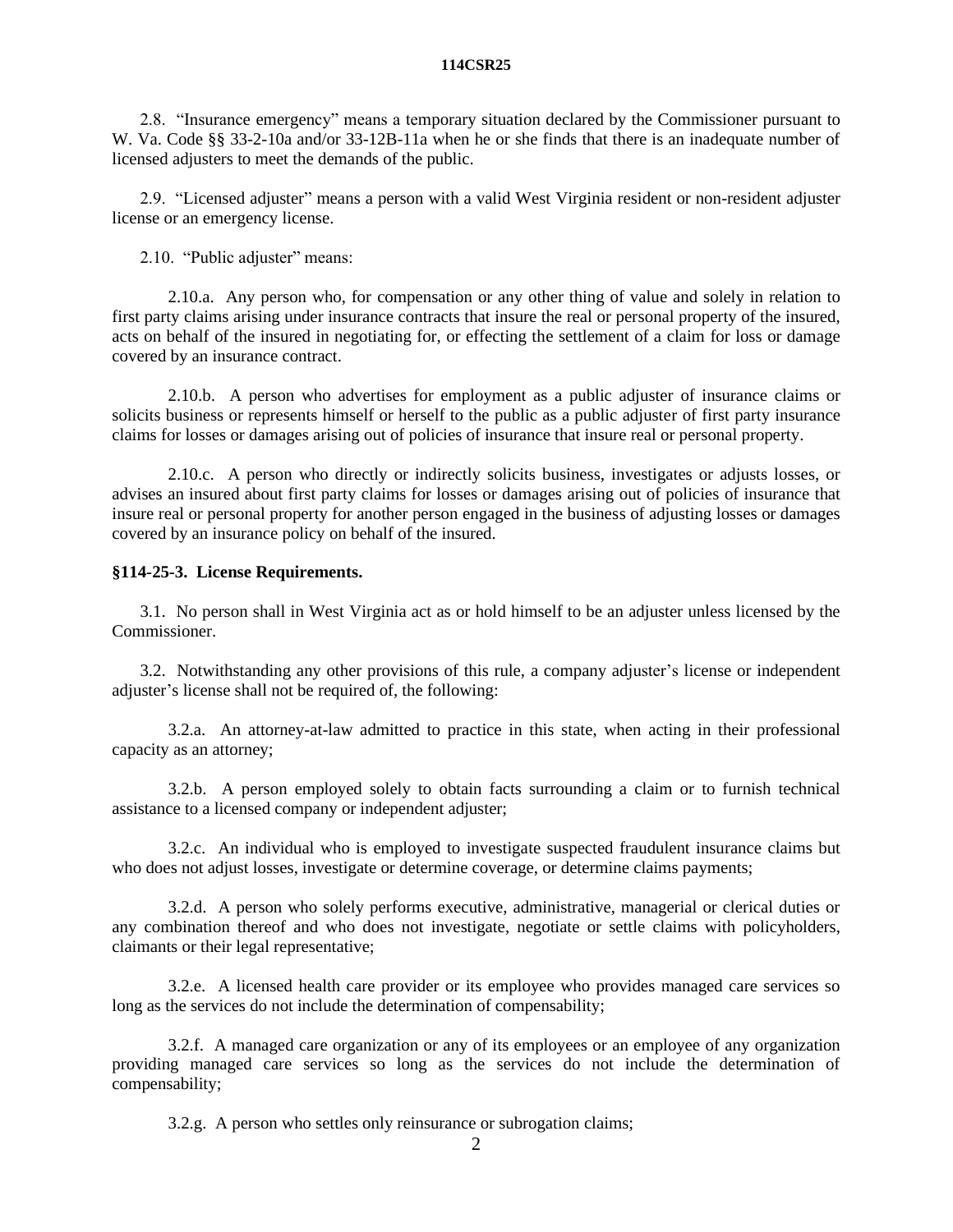3.2.h. An officer, director or manager of an authorized insurer or surplus lines insurer or a risk retention group or of a related holding company or an affiliated insurer, in the state, whether an individual or a business entity, or an attorney-in-fact of a reciprocal insurer;

3.2.i. A U.S. Manager of the United States branch of an alien insurer;

3.2.j. A person who investigates, negotiates or settles life, accident and sickness, annuity or disability insurance claims;

3.2.k. An individual employee, under a self-insured arrangement, who adjusts claims on behalf of his or her employer;

3.2.l. A licensed insurance producer, attorney-in-fact of a reciprocal insurer or managing general agent of the insurer to whom claim authority has been granted by the insurer;

3.2.m. A person who adjusts claims for licensed farmers' mutual fire insurance companies;

3.2.n. A business entity licensed under the authority of W.Va. Code §33-46-1, *et seq*. of this code;

3.2.o. An individual who collects claims information from, or furnishes claim information to, insureds or claimants and who conducts data entry, including data into an automated claims adjudication system, so long as the individual is under the supervision of a licensed adjuster or producer and, further, that the licensed adjuster or licensed producer supervises no more than 25 unlicensed persons; or

3.2.p. A company adjuster employed by an insurer outside of the state of West Virginia who adjusts claims solely by telephone, fax, United States mail, and electronic mail, and who does not physically enter this state in the course of adjusting such claims.

3.3. Notwithstanding any other provisions of this rule, a public adjuster's license shall not be required of the following:

3.3.a. An attorney-at-law admitted to practice in this state, when acting in their professional capacity as an attorney;

3.3.b. A person who negotiates or settles claims arising under a life of health insurance policy or annuity contract;

3.3.c. A person employed only for the purpose of obtaining facts surrounding a loss or furnishing technical assistance to a licensed public adjuster;

3.3.d. A licensed health care provider, or employee of a licensed health care provider, who prepares or files a health claim form on behalf of a patients; or

3.3.e. A person who settles subrogation claims between insurers.

3.4. Claims arising out of a particular loss of unique or unusual character may be adjusted by a nonlicensed adjuster upon registration with the Commissioner as long as the work of the non-licensed person is supervised by either an adjuster licensed in this state or an insurance company authorized to do business in this state; *Provided*, That the authority to work granted as provided herein to unlicensed persons is limited to three losses within any twelve month period.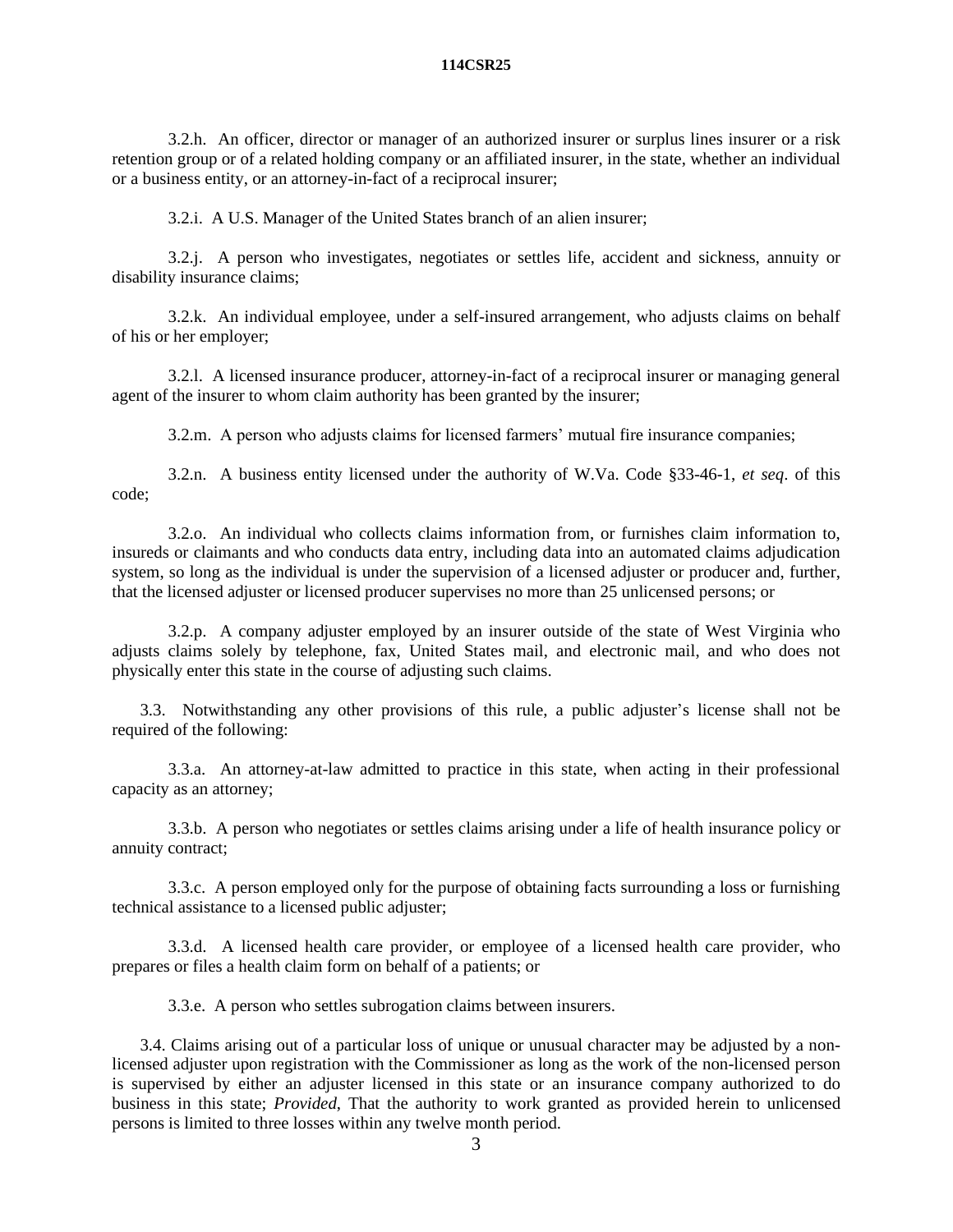3.5. A company adjuster who is exempt from licensing requirements pursuant to section 3.2.p and W.Va. Code §33-12B-3(a)(15) is subject to the jurisdiction of, and regulation by, the Commissioner in regard to his or her adjustment of West Virginia claims. The Commissioner may require such exempt adjusters to complete continuing education courses, not to exceed 24 hours per biennium, to address any deficiencies with respect to his or her claims handling practices.

# **§114-25-4. Emergency Adjuster Licensing.**

4.1. Upon declaration of an insurance emergency, a licensed insurer may apply to the Commissioner requesting the issuance of emergency licenses to persons designated in the application to act as emergency adjusters. The application shall be in the format on the Commissioner's website and shall be submitted electronically by the insurer.

4.2. A person who is otherwise qualified to adjust claims, but is not licensed in this state, may act as an emergency company or independent adjuster in this state if, within five days of the declared insurance emergency, the insurer notifies the Commissioner by completing a form on the Commissioner's website and providing the following information:

4.2.a. Name and address;

4.2.b. National Producer Number, if available;

4.2.c. Name of the insurer the adjuster will represent as an emergency adjuster;

4.2.d. Effective date of the contract between the insurer and independent adjuster, if applicable;

4.2.e. Insurance emergency or loss control number (e.g., Emergency Order 20-01);

4.2.f. Insurance emergency event name (e.g., 2016 flood or 2020 COVID-19 pandemic); and

4.2.g. Any other information the Commissioner deems necessary.

4.3. For purposes of subsection 4.2, the term "otherwise qualified" refers to an adjuster who is not currently licensed in West Virginia, but who is appropriately licensed as an adjuster in another state that has a reciprocal licensing relationship with West Virginia; an adjuster who formerly held a West Virginia adjuster license that was in good standing with the Commissioner, but has since let his or her adjuster license expire; or a licensed adjuster in West Virginia who does not hold the requisite line of authority to adjust the type of claims necessary during the declared insurance emergency.

4.4. A person not otherwise qualified under subsections 4.2 and 4.3 of this rule to adjust claims in West Virginia upon proper notification to the Commissioner during a declared insurance emergency may still apply for an emergency adjuster license pursuant to subsection 4.1 of this rule.

4.5. The Commissioner shall act on a fully completed emergency adjuster application within 24 hours after it has been received in his or her office.

4.6. An emergency license is effective for a period not to exceed ninety (90) days unless extended for an additional period by the Commissioner.

4.7. The Commissioner may, without notice and hearing, revoke the privileges of an individual holding an emergency license on grounds specified by this rule.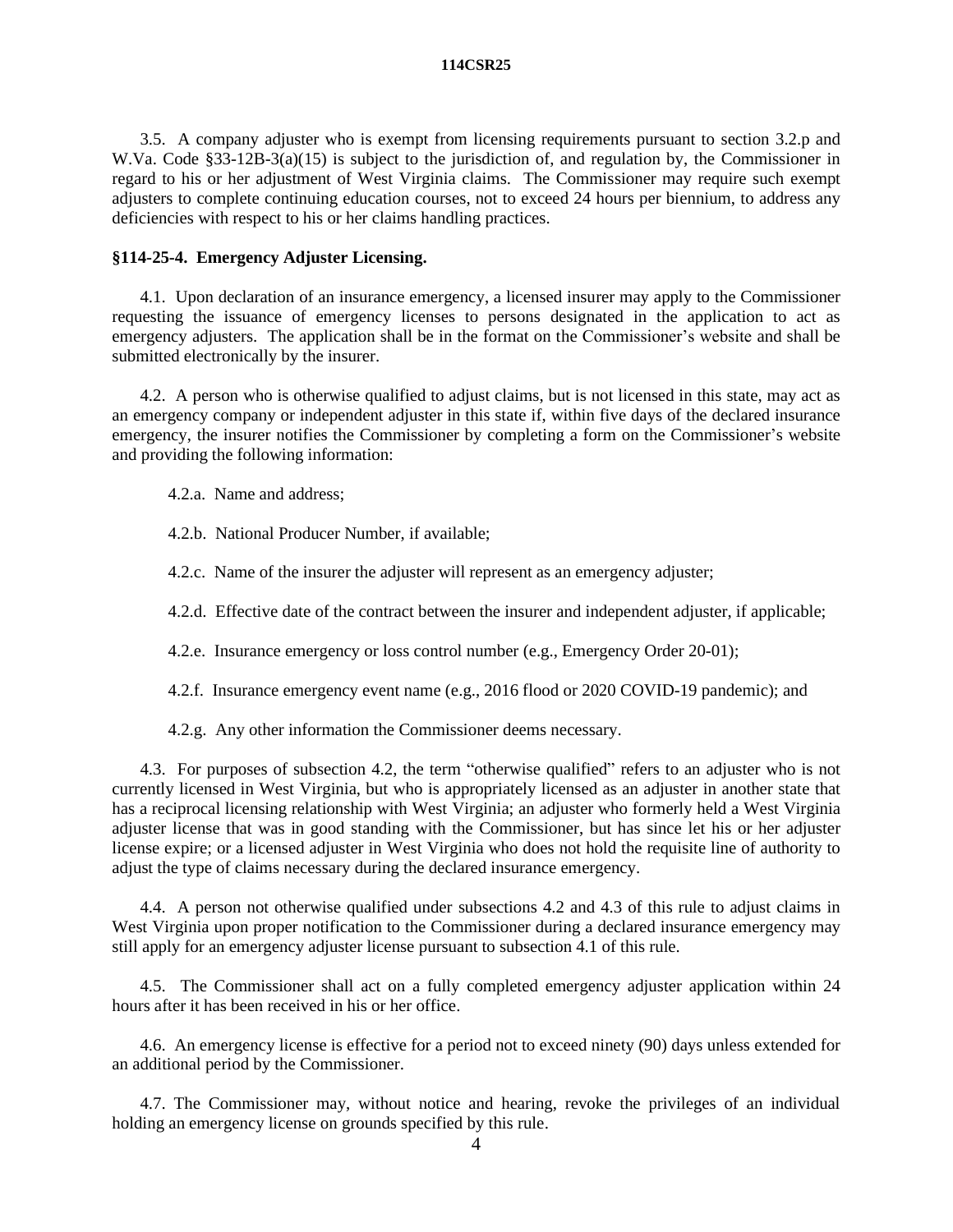4.8. Emergency adjusters must keep in their possession at all times the West Virginia emergency adjuster license in order to be eligible to adjust emergency claims.

4.9. Insurers are responsible for their designated adjusters and will be held accountable for such adjusters' acts or failures to act.

4.10. The fee of an emergency adjuster application and licensure shall be the same fee as set forth in W.Va. Code §33-12B-8.

## **§114-25-5. Types of Licenses and Lines of Authority.**

5.1. The types of adjuster's licenses which may be issued are as follows:

5.1.a. Company adjuster.

5.1.b. Public adjuster.

5.1.c. Independent adjuster.

5.2. An individual may be licensed concurrently under separate licenses as a company adjuster, public adjuster and independent adjuster but shall not act as an adjuster representing the interests of the insured and the insurer with respect to the same claim.

5.3. An independent adjuster or company adjuster may qualify for a license in one or more of the following lines of authority:

5.3.a. Property and casualty;

5.3.b. Workers' compensation; or

5.3.c. Crop.

5.4. A public adjuster may only qualify for a license with a property and casualty line of authority.

5.5. Examinations for adjuster licenses will predominantly test the knowledge of the individual applicant concerning the line or lines of authority for which the application is being made.

5.6. In order to comply with the new adjuster licensing mandates set forth in this rule, beginning on July 1, 2021, a licensed individual adjuster will have one opportunity to request a transition of his or her current adjuster license type to a new adjuster license type, as set forth in subsection 5.1 of this rule, and one opportunity to request assignment of his or her initial line of authority for his or her adjuster license, as set forth in subsection 5.3 of this rule. In order for the adjuster to request this transition and/or assignment, the adjuster must contact the Licensing & Education Division, in writing, on or after July 1, 2021, but prior to the first expiration of the adjuster's license on or after July 1, 2021, to identify the license type the adjuster wishes to transition to and/or the initial line of authority the adjuster wishes to have assigned to his or her adjuster license. The adjuster must otherwise qualify for the adjuster license type and/or the initial line of authority he or she is requesting.

5.7. If a licensed individual adjuster does not contact the Licensing & Education Division, in writing, prior to the first expiration of the adjuster's license on or after July 1, 2021, and in accordance with subsection 5.6 of this rule, to identify the new license type the adjuster wishes to transition to and/or the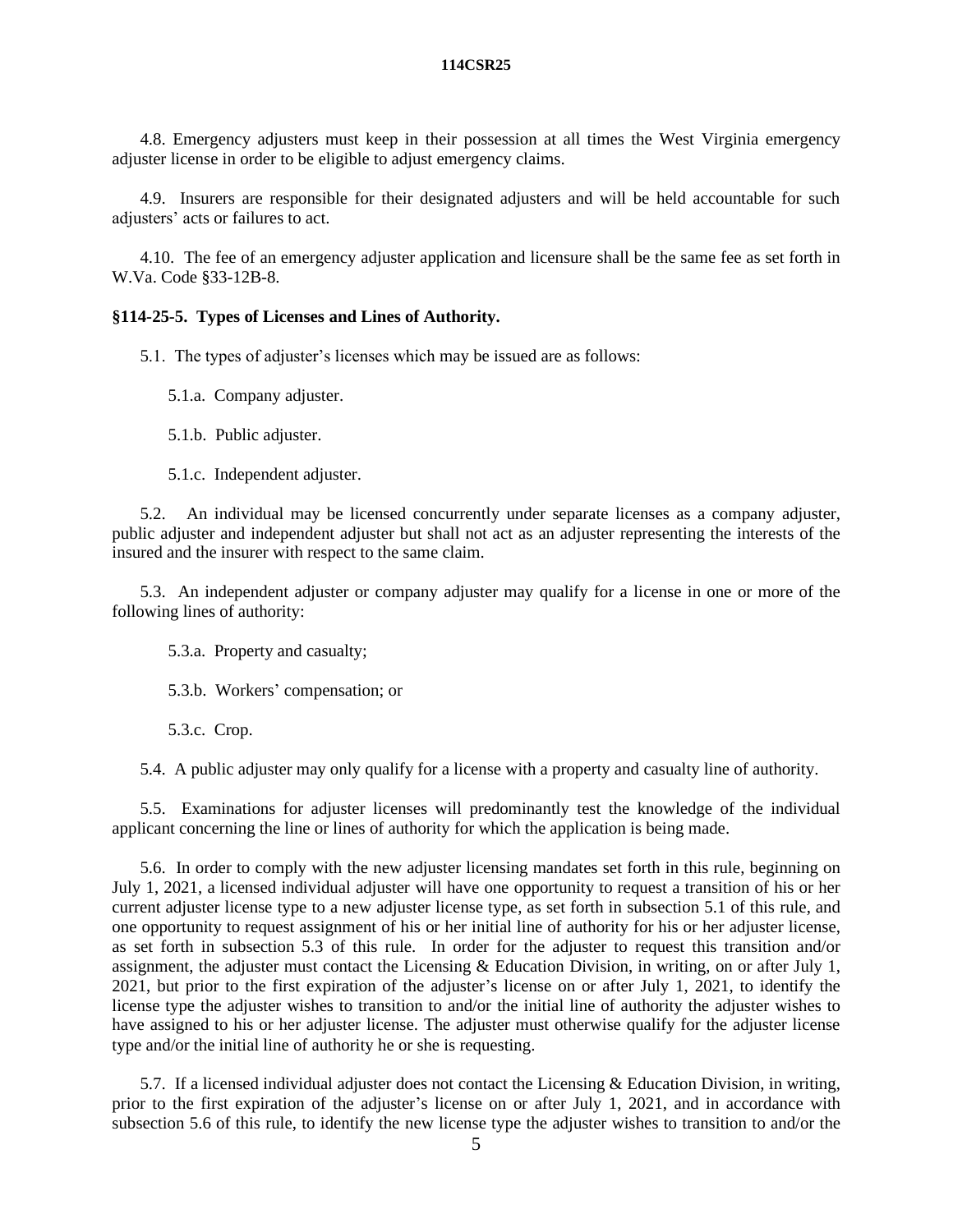initial line of authority the adjuster wishes to have assigned to his or her adjuster license, the adjuster will automatically be transitioned to the default license type and automatically assigned the default line of authority identified herein below:

5.7.a. An adjuster then licensed as a crop adjuster will be transitioned to a company adjuster license type with a crop line of authority.

5.7.b. An adjuster then licensed as a public adjuster will be transitioned to a public adjuster license type with a property and casualty line of authority.

5.7.c. An adjuster then licensed as a company adjuster will be transitioned to a company adjuster license type with a property and casualty line of authority.

5.8. Once the individual adjuster is transitioned to a new license type or assigned an initial line of authority, on or after July 1, 2021 and in accordance with either subsections 5.6 or 5.7, the adjuster will not be able to add an additional license type or additional line of authority to his or her adjuster license without meeting the licensing requirements as set forth in W.Va. Code §33-12B-1, *et seq*., 114CSR2A, 114CSR42, and this rule.

5.9. An individual adjuster then holding multiple license types at the time of the transition and assignment referred to in subsections 5.6 and 5.7 of this rule will be transitioned to multiple license types in accordance with the default positions in subdivisions 5.7.a., 5.7.b., and 5.7.c. of this rule.

# **§114-25-6. Qualifications.**

6.1. No individual may hold a license as a resident adjuster unless he or she:

6.1.a. Is eighteen years of age or older;

6.1.b. Is a resident of West Virginia or eligible to designate West Virginia as his or her home state;

6.1.c. Satisfies the Commissioner that he or she is trustworthy and competent;

6.1.d. Has a business or mailing address in this state for acceptance of service of process or, if residing outside of this state, acknowledges that by adjusting claims in this state he or she is subject to the state's long-arm statute and automatically appoints the West Virginia Secretary of State as his or her agent for service of process;

6.1.e. Has not committed any act that is a ground for probation, suspension, revocation, or refusal of an adjuster's license as set forth in W.Va. Code §33-12B-11;

6.1.f. Has successfully passed the written examination for the line or lines of authority for which the person has applied; and

6.1.g. Has paid the applicable fees.

6.2. Examination

6.2.a. A resident individual applying for an adjuster license shall pass a written examination unless exempt. The examination shall test the knowledge of the individual concerning the line or lines of authority for which the application is being made, the duties and responsibilities of an insurance adjuster,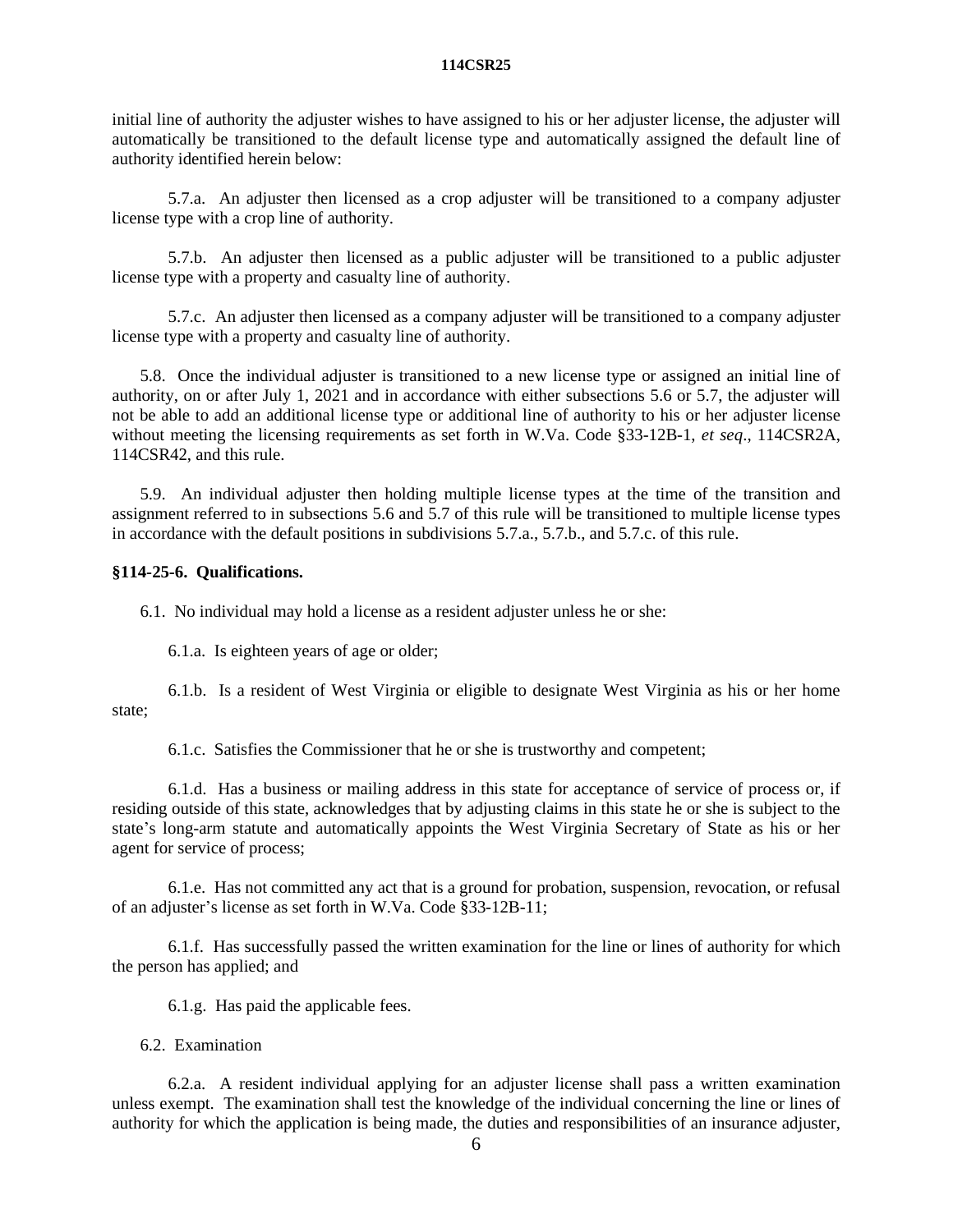and the insurance laws of rules of West Virginia. In lieu of such examination, an individual applying for an adjuster license with a crop line of authority may instead submit certification that the individual has passed a proficiency examination approved by the United States Department of Agriculture and Risk Management Agency.

6.2.b. Each applicant shall pay a nonrefundable examination fee of \$25.

6.2.c. The Commissioner may, at his or her discretion, designate an independent testing service to prepare and administer such examinations subject to the direction and approval by the Commissioner, and examination fees charges by such services shall be paid by the applicant or examinee.

6.2.d. An individual who fails to appear to an examination, as scheduled, or who fails to pass the examination, may reapply for an examination provided that all required fees are paid and all required forms are completed before being rescheduled for another examination.

6.2.e. An individual who initially fails to pass an examination as required by this rule is limited to seven additional attempts to pass the examination. An individual who fails the examination eight times is forever barred from retaking the examination.

6.2.f. The following individuals are exempt from the written examination requirements:

6.2.f.1. An individual who applies for an adjuster license in this state who was previously licensed for the same line or lines of authority in another jurisdiction if:

6.2.f.1.a. The individual is currently licensed in that jurisdiction; or

6.2.f.1.b. The individual applies within 90 days of the cancellation of his or her previous license; and

6.2.f.1.b.1. The prior jurisdiction issues a certification that, at the time of cancellation, the applicant was in good standing; and

6.2.f.1.b.2. The certification must be of a license with the same line or lines of authority for which the individual has applied.

6.2.f.2. An individual licensed and in good standing as an adjuster in another jurisdiction who moves to this state and makes an application within 90 days of establishing legal residency in this state for an adjuster license with the same line or lines of authority.

6.2.g. Examinations required pursuant to this rule that test an applicant's knowledge concerning a line or lines of authority are applicable for individual adjusters first licensed on or after July 1, 2021, or for individual adjuster who add a lines of authority to an existing adjuster license on or after July 1, 2021.

6.3. The Commissioner is authorized to require fingerprints for a criminal history record check of applicants to determine adjuster licensing eligibility. This process will be established in accordance with W.Va. Code §33-12B-6 and the standards as set forth for producer and adjuster in 114CSR2A.

6.4. A business entity applying for a resident independent or public adjuster license shall make application to the Commissioner and shall declare under penalty of suspension, revocation, or refusal of the license that the statement made in the application are true, correct, and complete to the best of the business entity's knowledge and belief.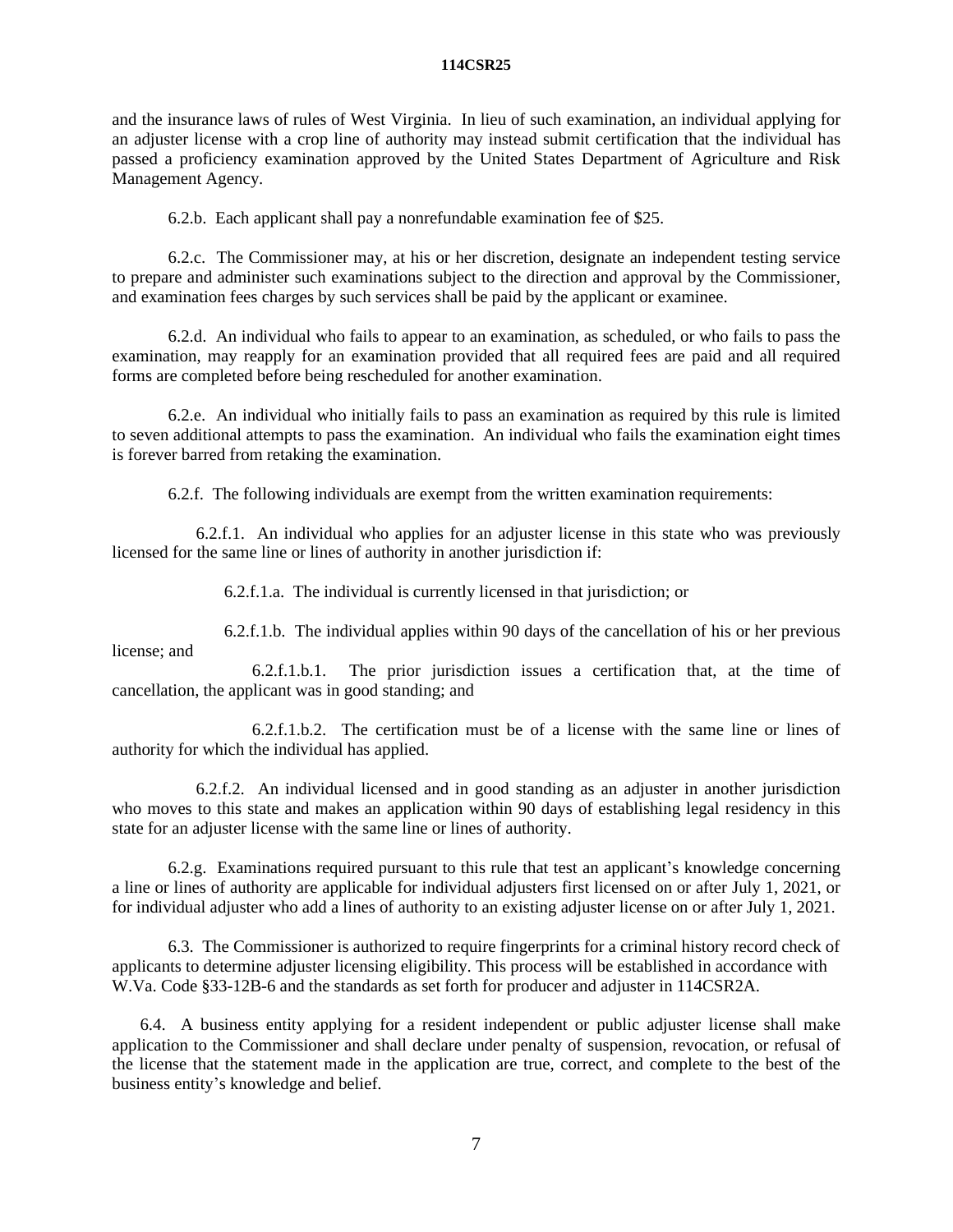6.4.a. Before approving a business entity's application for licensure, the Commissioner shall find:

6.4.a.1. The business entity is eligible to designate West Virginia as its home state;

6.4.a.2. Has a business or mailing address in West Virginia for acceptance of service of process;

6.4.a.3. Has designated a licensed adjuster responsible for the business entity's compliance with insurance laws and rules of this state; and

6.4.a.4. Has not committed an act that is grounds for probation, suspension, revocation, or refusal of an adjuster license as set forth in W.Va. Code §33-12B-11 or section 20 of this rule.

# **§114-25-7. Application For Licensure.**

7.1. Application for a company, public or independent adjuster's license shall be made to the Commissioner on forms prescribed by him or her and shall contain such information and be accompanied by such supporting documents as the Commissioner may require and, if so required by the Commissioner, shall be made under oath. The application shall provide which line of authority, or lines of authority, the adjuster is seeking to qualify for. The annual fee for an individual adjuster's license is \$25 and shall be submitted with the application. The annual fee for a business entity adjuster's license is \$200 and shall be submitted with the application.

7.2. Willful misrepresentation of any fact in any such application or in any documents in support thereof is a violation of chapter thirty-three of the Code and this rule.

# **§114-25-8. Public Adjuster Records Maintenance.**

8.1. A public adjuster shall maintain a complete record of each transaction as a public adjuster including:

8.1.a. Name of the insured;

8.1.b. Date, location and amount of loss;

8.1.c. Copy of the contract between the public adjuster and the insured;

8.1.d. Name of the insurer, amount, expiration date and number of each policy carried with respect to the loss;

8.1.e. Itemized statement of the insured's recoveries;

8.1.f. Itemized statement of all compensation received by the public adjuster, from any source whatsoever, in connection with the loss;

8.1.g. A register of all monies received, deposited, disbursed, or withdrawn in connection with a transaction with an insured, including fees transfers and disbursements from a trust account and all transactions concerning all interest bearing accounts;

8.1.h. Name of the public adjuster who executed the contract;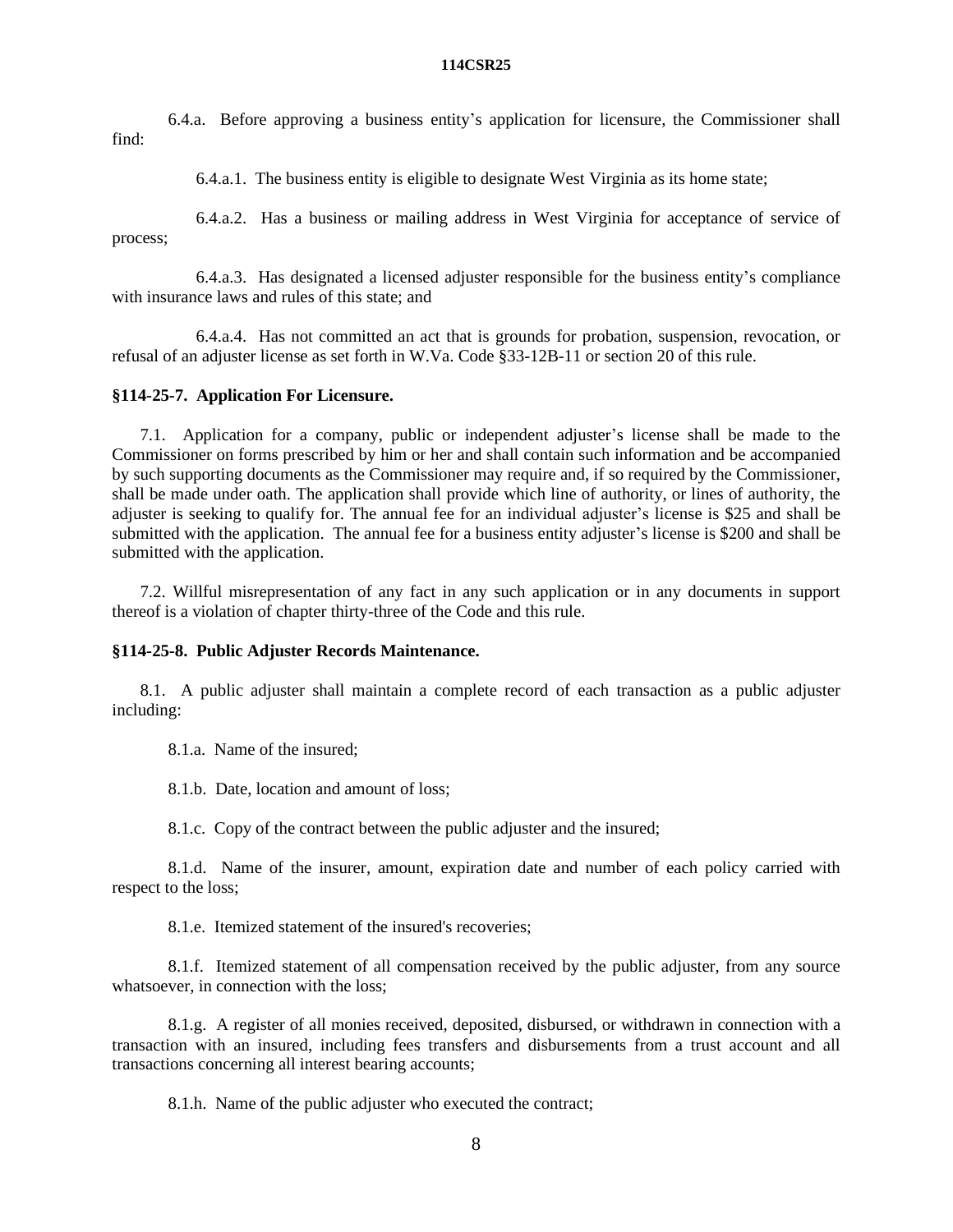8.1.i. Name of the attorney representing the insured, if any, and the name of the claims representatives of the insurance company; and

8.1.j. Evidence of financial responsibility in a format prescribed by the Commissioner.

8.2. Records of public adjusters must be maintained for at least five years after the termination of the transaction with an insured and shall be open to examination by the Commissioner at all times.

8.3. Records submitted to the Commissioner in accordance with this section that contain information determined to be proprietary by the Commissioner shall be treated as confidential by the Commissioner and shall not be subject to the public disclosure provisions of chapter twenty-nine-b of the Code.

## **§114-25-9. Standards of Conduct of Company and Independent Adjusters.**

9.1. The standards of conduct of company and independent adjusters are as follows:

9.1.a. A company or independent adjuster shall not give legal advice, and shall not deal directly with any policyholder or claimant who is represented by legal counsel, without the consent of the legal counsel involved.

9.1.b. A company or independent adjuster shall identify himself or herself as an independent contractor and, if applicable, identify his or her employer when dealing with any policyholder or claimant.

9.1.c. A company or independent adjuster shall identify his or her employer when dealing with any policyholder or claimant.

9.1.d. A company or independent adjuster shall not have any financial interest in any adjustment or acquire for himself or herself any interest or title in salvage, without first receiving written authority from the principal.

## **§114-25-10. Standards of Conduct of Public Adjusters.**

10.1. Public adjusters shall adhere to the following standard of conduct:

10.1.a. A public adjuster is obligated to serve his or her client with objectivity and complete loyalty, and to render to the insured such information, counsel and service, as within the knowledge, understanding and opinion in good faith of the licensee, as will best serve the insured's insurance claim needs and interest;

10.1.b. A public adjuster shall not solicit, or attempt to solicit, an insured during the progress of a loss-producing occurrence, as defined in the insured's insurance contract;

10.1.c. A public adjuster shall not permit an unlicensed employee or representative of the public adjuster to conduct business for which a license is required under this article;

10.1.d. A public adjuster shall not have a direct or indirect financial interest in any aspect of the claim, other than the salary, fee, commission or other consideration established in the written contract with the insured, unless full written disclosure has been made to the insured as set forth in subsection 11.4 of this rule;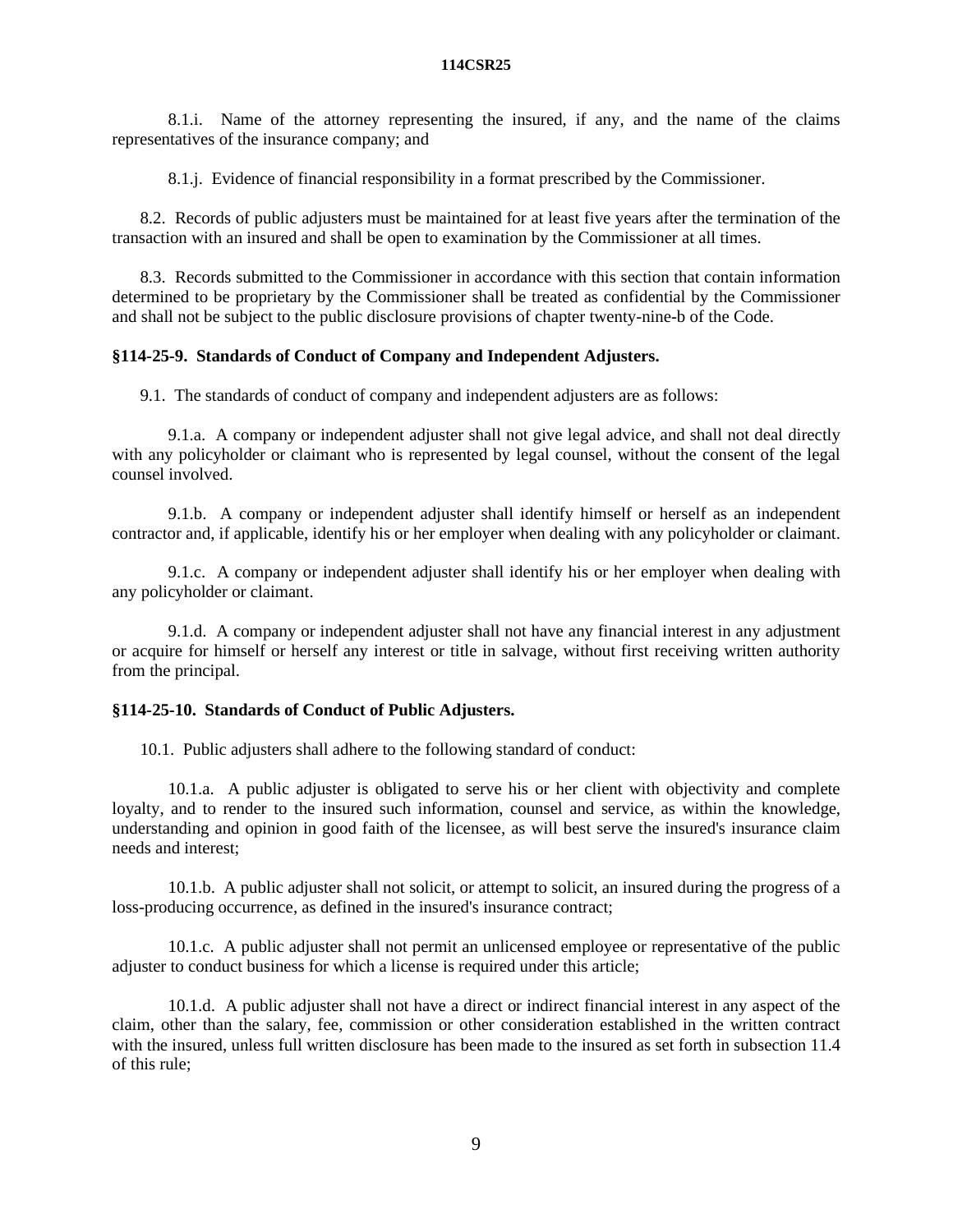10.1.e. A public adjuster shall not acquire any interest in salvage of property subject to the contract with the insured unless the public adjuster obtains written permission from the insured after settlement of the claim with the insurer;

10.1.f. The public adjuster shall not refer or direct the insured to get needed repairs or services in connection with a loss unless the adjuster discloses to the insured whether the adjuster may receive direct or indirect compensation for the referral;

10.1.g. The public adjuster shall disclose to an insured if he or she has any interest or will be compensated by any construction firm, salvage firm, building appraisal firm, motor vehicle repair shop or any other person that performs any work in conjunction with damages caused by the insured loss; and

10.1.h. The source and amount of any compensation or thing of value received by the public adjuster in connection with an insured's loss shall be disclosed in writing to the insured.

10.2. Public adjusters shall adhere to the following general ethical requirements:

10.2.a. A public adjuster shall not undertake the adjustment of any claim if the public adjuster is not competent and knowledgeable as to the terms and conditions of the insurance coverage, or which otherwise exceeds the public adjuster's current expertise;

10.2.b. A public adjuster shall not knowingly make any oral or written material misrepresentations or statements which are false or maliciously critical and intended to injure any person engaged in the business of insurance to any insured client or potential insured client;

10.2.c. No public adjuster, while so licensed by the Commissioner, may represent or act as a company adjuster or independent adjuster on the same claim;

10.2.d. The contract with the insured shall not be construed to prevent an insured from pursuing any civil remedy after the three-business day revocation or cancellation period;

10.2.e. A public adjuster shall not enter into a contract or accept a power of attorney that vests in the public adjuster the effective authority to choose the persons who shall perform repair work;

10.2.f. A public adjuster shall ensure that all contracts for the public adjuster's services are in writing and set forth all terms and conditions of the engagement; and

10.2.g. A public adjuster may not agree to any loss settlement without the insured's knowledge and consent.

# **§114-25-11. Contract Between Public Adjuster and Insured.**

11.1. Public adjusters shall ensure that all contracts for their services are in a document entitled "Public Adjuster Contract" containing the following:

11.1.a. Full name of the adjuster signing the contract;

11.1.b. Permanent home state business address and phone number;

11.1.c. License number;

11.1.d. The insured's full name, street address, insurance company name and policy number;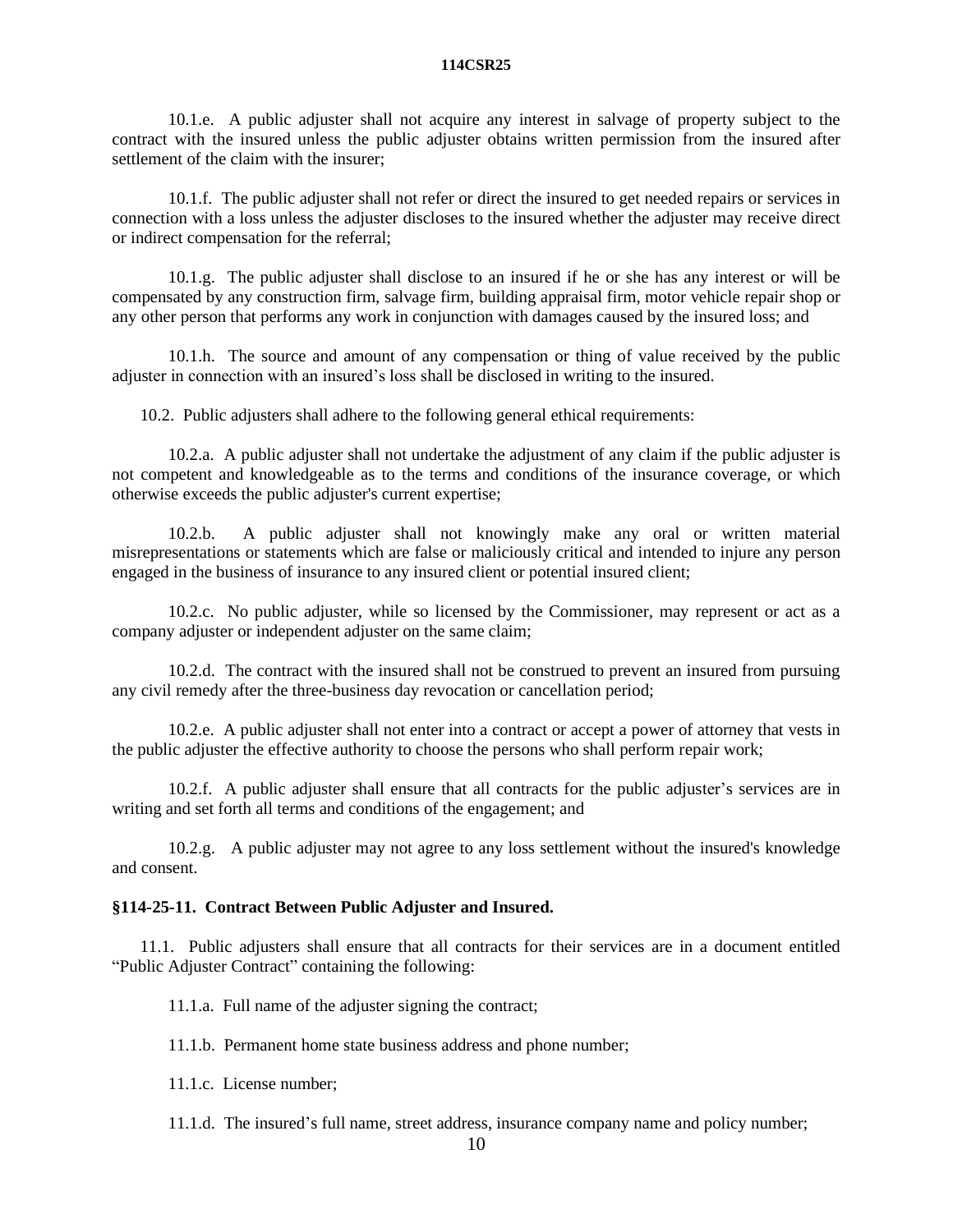11.1.e. A description of the loss and its location;

11.1.f. Description of services to be provided to the insured;

11.1.g. Signatures of the public adjuster and the insured and date(s) signed; and

11.1.h. Full salary, fee, commission, compensation or other considerations the public adjuster is to receive for services.

11.2. The contract may specify that the public adjuster shall be named as a co-payee on an insurer's payment of a claim.

11.2.a. If the compensation is based on a share of the insurance settlement, the exact percentage shall be specified.

11.2.b. Initial expenses to be reimbursed to the public adjuster from the proceeds of the claim payment shall be specified by type, with dollar estimates set forth in the contract and with any additional expenses first approved by the insured.

11.2.c. Compensation provisions in a public adjusting contract shall not be redacted in any copy of the contract provided to the Commissioner.

11.3. If the insurer, no later than seventy-two hours after the date on which the loss is reported to the insurer, either pays or commits in writing to pay to the insured the policy limit of the insurance policy, the public adjuster shall:

11.3.a. Not receive a commission consisting of a percentage of the total amount paid by an insurer to resolve a claim;

11.3.b. Inform the insured that loss recovery amount might not be increased by insurer; and

11.3.c. Be entitled only to reasonable compensation from the insured for services provided by the public adjuster on behalf of the insured, based on the time spent on a claim and expenses incurred by the public adjuster, until the claim is paid or the insured receives a written commitment to pay from the insurer.

11.4. A public adjuster shall provide the insured a written disclosure concerning any direct or indirect financial interest that the public adjuster has with or in any other party who is involved in any aspect of the claim, including but not limited to any ownership of, other than as a minority stockholder, or any compensation expected to be received from, any construction firm, salvage firm, building appraisal firm, motor vehicle repair shop, or any other person that provides estimates for work, or that performs any work in conjunction with damages caused by the insured loss.

11.5. A public adjuster contract may not contain any contract term that:

11.5.a. Allows the public adjuster's percentage fee to be collected when money is due from an insurance company, but not paid, or that allows a public adjuster to collect the entire fee from the first check issued by an insurance company, rather than as percentage of each check issued by an insurance company;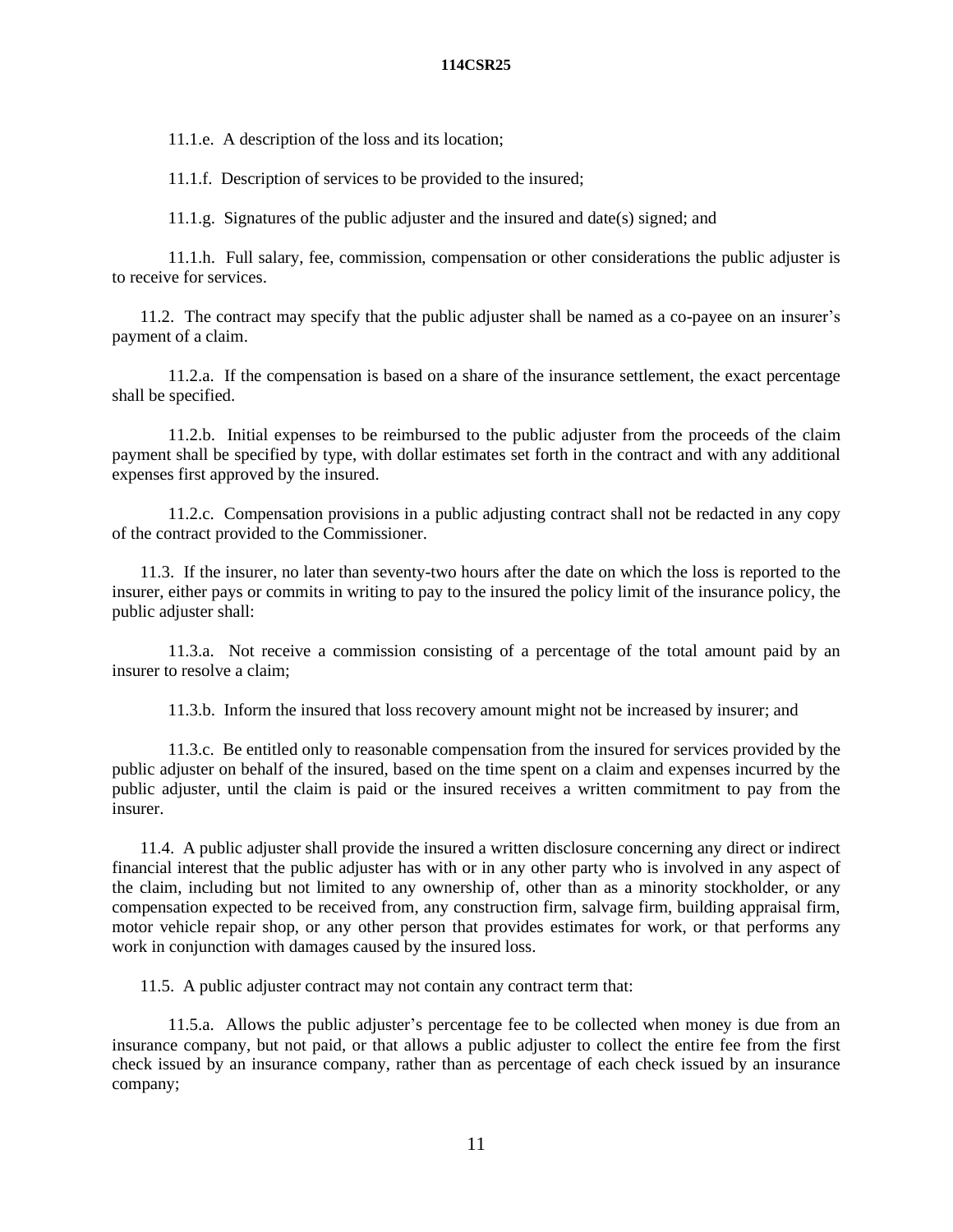11.5.b. Requires the insured to authorize an insurance company to issue a check only in the name of the public adjuster;

11.5.c. Imposes collection costs or late fees; or

11.5.d. Precludes an insured from pursuing civil remedies.

11.6. Prior to the signing of the contract, the public adjuster shall provide the insured with a separate disclosure document regarding the claim process that states:

11.6.a. Property insurance policies obligate the insured to present a claim to his or her insurance company for consideration. There are three types of adjusters that could be involved in that process. The definitions of the three types are as follows:

11.6.a.1. "Company adjuster" means an adjuster representing the interests of the insurer, including an independent contractor and a salaried employee of the insurer. The company adjuster should not charge the insured a fee for his or her services.

11.6.a.2. "Independent adjuster" means an adjuster hired on a contract basis by an insurance company to represent the insurance company's interest in the settlement of the claim. An independent adjuster is paid by the insurance company and should not charge the insured a fee for his or her services.

11.6.a.3. "Public adjuster" means an insurance adjuster who does not work for any insurance company. The public adjuster works for the insured to assist in the preparation, presentation and settlement of the claim. The insured hires the public adjuster by signing a contract agreeing to pay him or her a fee or commission based on a percentage of the settlement, or other method of compensation.

11.6.b. The insured is not required to hire a public adjuster to help the insured meet his or her obligations under the policy, but has the right to do so.

11.6.c The insured has the right to initiate direct communications with the insured's attorney, the insurer, the insurer's adjuster, and the insurer's attorney, or any other person regarding the settlement of the insured's claim.

11.6.d. The public adjuster is not a representative or employee of the insurer.

11.6.e. The salary, fee, commission or other consideration paid to a public adjuster is the obligation of the insured, not the insurer.

11.6.f. The contract shall be executed in duplicate to provide an original contract to the public adjuster and an original contract to the insured. The public adjuster's original contract shall be available at all times for inspection without notice by the Commissioner.

11.6.g. The public adjuster shall provide the insurer a notification letter, which has been signed by the insured, authorizing the public adjuster to represent the insured's interest.

11.6.h. The insured has the right to rescind the contract within three business days after the date the contract was signed. The rescission must be in writing and shall be delivered to the public adjuster at the address in the contract within the three business day period: Provided, That a rescission letter postmarked within the three-day rescission period shall be deemed to have been delivered within such period.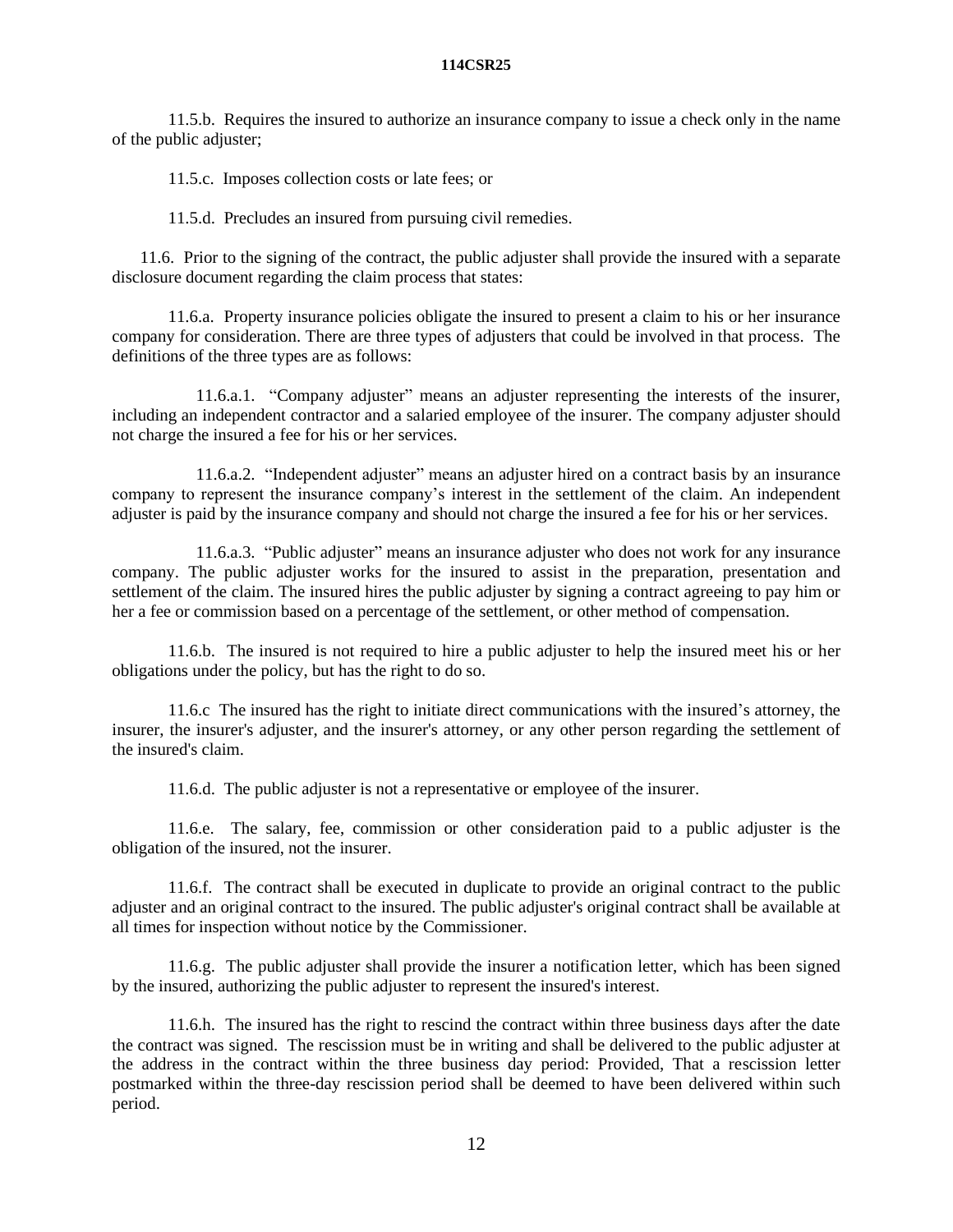11.6.i. If the insured exercises the right to rescind the contract, anything of value given by the insured under the contract will be returned to the insured within fifteen business days following the receipt by the public adjuster of the cancellation notice.

# **§114-25-12. Public Adjuster Fees.**

12.1. Any fee charged by a public adjuster must be reasonable.

12.2. A public adjuster shall not pay a commission, service fee or other valuable consideration to a person for investigating or settling claims in this state if that person is required to be licensed under this article and is not so licensed.

12.3. A person shall not accept a commission, service fee or other valuable consideration for investigating or settling claims in this state if that person is required to be licensed under this article and is not so licensed.

12.4. In the event of a catastrophe, no public adjuster shall charge, agree to or accept as compensation or reimbursement any payment, commission, fee, or other thing of value equal to more than ten percent of any insurance settlement or proceeds. No public adjuster shall require, demand or accept any fee, retainer, compensation, deposit, or other thing of value, prior to settlement of a claim.

### **§114-25-13. Public Adjuster Escrow or Trust Accounts.**

13.1. A public adjuster who receives, accepts or holds any funds on behalf of an insured towards the settlement of a claim for loss or damage shall deposit the funds in a non-interest bearing escrow or trust account in a financial institution that is insured by an agency of the federal government in the public adjuster's home state or where the loss occurred.

### **§114-25-14. Assumed Names.**

14.1. An adjuster doing business under any name other than the adjuster's legal name is required to notify the Commissioner prior to using the assumed name.

# **§114-25-15. Public Adjuster Prohibited Practices; Voidable Contracts.**

15.1. A public adjuster shall not solicit or attempt to solicit employment during progress of a lossproducing occurrence nor while the fire department or its representatives are engaged at the damaged premises.

15.2. A public adjuster shall not collect or attempt to collect a fee or charge from a repair contractor for obtaining repair work for the contractor.

15.3. A public adjuster shall not advance money or any other valuable thing to an insured pending adjustment of a claim.

15.4. A public adjuster shall not provide his or her services to a client until the adjuster has contracted in writing with the insured or his or her authorized representative. A contract which is executed within forty-eight hours after conclusion of the loss producing occurrence shall be voidable at the option of the insured for ten days after execution of the contract. The written contract shall constitute the entire agreement between the adjuster and the insured and shall disclose all fees to be charged the insured by the public adjuster. A copy of the contract shall be given to the insured when the contract is executed.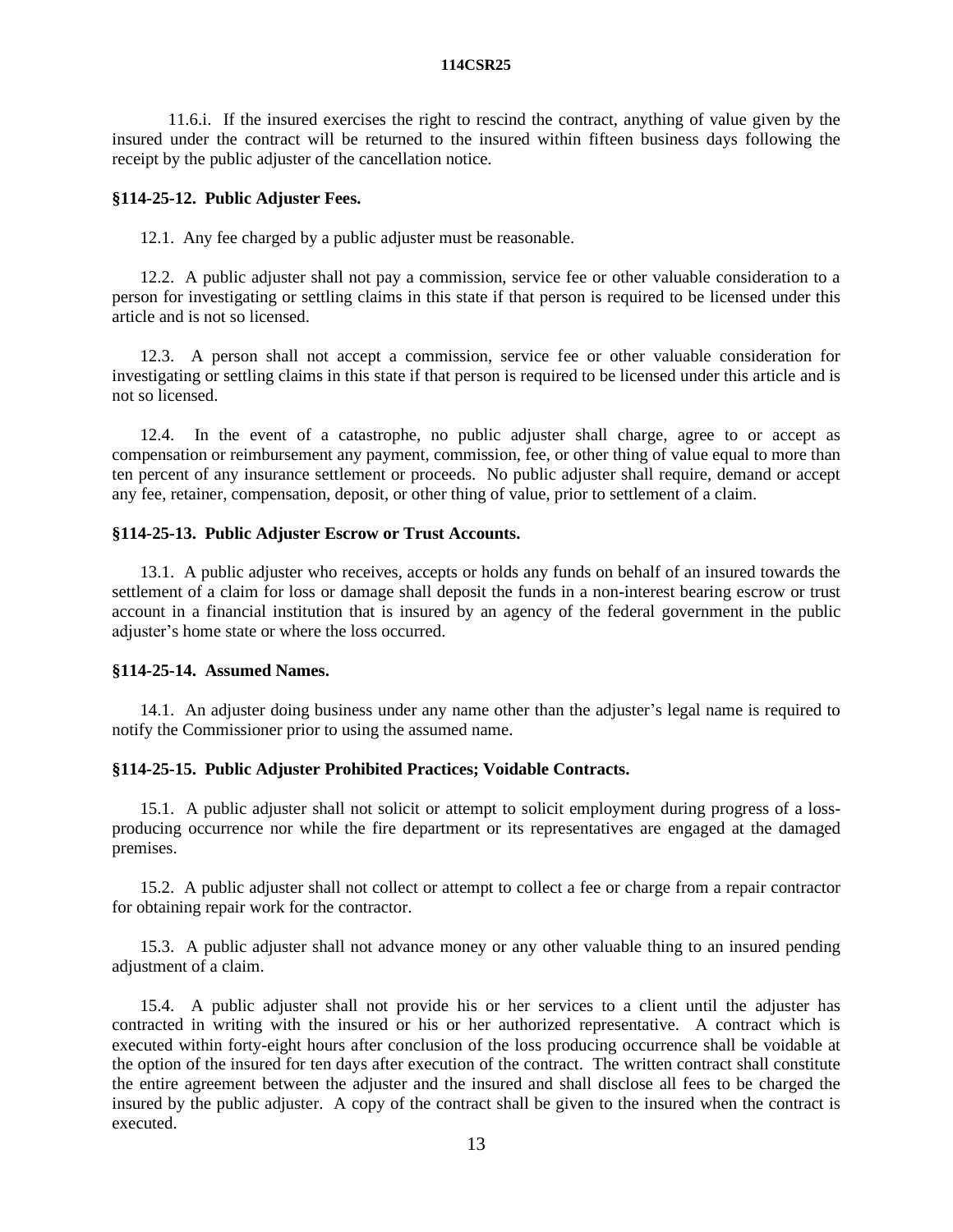### **§114-25-16. Addresses of Adjusters; Filing.**

16.1. Each adjuster shall file with the Commissioner the complete address of his or her principal place of business and the complete address of his residence including the name and number of the street, or if the street where the business is located is not numbered, the number of the post office box. The Commissioner may require the filing of other information for the purposes of identifying the principal place of business and the place of residence.

### **§114-25-17. Change of Address; Notice.**

17.1. Within thirty days of a change of business or residence address by an adjuster the adjuster must file with the Commissioner the current version of such information as is required by Section 16 of this rule. An adjuster's principal place of business may be either a home or a business address, but in either event, the adjuster must maintain such address as a permanent office.

## **§114-25-18. Licensing of Nonresident Adjusters.**

18.1. An individual otherwise complying with the provisions of this rule who is a licensed adjuster in his or her home state, may apply with the Commissioner to become licensed as a nonresident company, public or independent adjuster in this state if his or her home state has established, by law or regulation requirements for the licensing of a resident of this state as a nonresident adjuster and if the applicant's home state awards nonresident licenses to residents of this state on the same basis. Such an individual is exempt from the examination requirements of W.Va. Code §33-12B-5 if his or her home state required a substantially similar prelicensing examination. A resident of Canada may be licensed as a nonresident adjuster under this section if that person has obtained a resident or home state adjuster license in another United States jurisdiction.

18.2. The Commissioner may issue an adjuster's license to any applicant who is not a West Virginia resident and who cannot meet the requirements of subsection 18.1 of this rule if the applicant passes a written examination in West Virginia.

18.3. As a condition to the continuation of a nonresident adjuster license, the licensee shall maintain a resident adjuster license in his or her home state.

18.4. An individual who has obtained a nonresident adjuster license and who thereafter establishes legal residency in this state must make application within ninety (90) days to obtain a resident license for the same line of authority; such applicant is exempt from any prelicensing examination requirements.

18.5. An individual who has obtained a nonresident adjuster license and who has thereafter had his or her adjuster license suspended, terminated, or revoked by his or her home state must immediately notify the Commissioner of that regulatory action and, with respect to license terminations or revocations, surrender the nonresident adjuster license to the Commissioner. An individual who has had his or her home state license terminated or revoked is no longer eligible or qualified to continue to hold his or her nonresident adjuster license.

### **§114-25-19. Expiration of License; Renewal.**

19.1. The Commissioner may fix the dates of expiration of respective licenses for all adjusters in any manner as is considered by him or her to be advisable for an efficient distribution of the workload of his or her office. If the expiration date so fixed would upon first occurrence shorten the period for which a license fee has theretofore been paid, no refund shall be made. If the expiration date so fixed would upon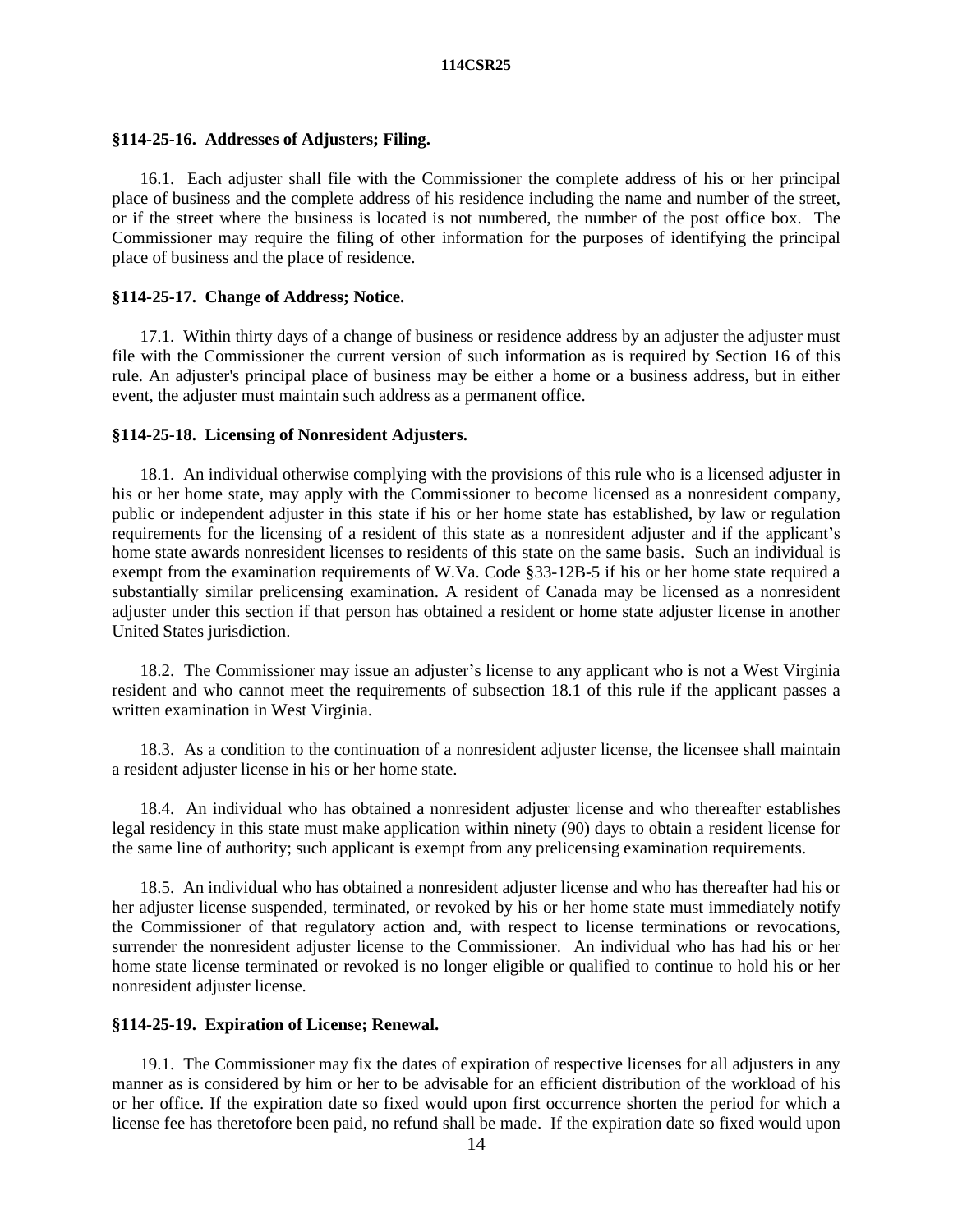first occurrence lengthen the period for which license fee had theretofore been paid, the Commissioner shall charge no additional fee.

19.2. An adjuster who allows his or her license to lapse may have such license reinstated if he or she makes application within twelve months of the expiration date and pays a penalty in the amount of \$25 in addition to any other fees.

19.3. The Commissioner may waive renewal requirements for an adjuster who is unable to comply due to military service, long-term disability or other extenuating circumstance.

19.4. Crop Adjusters that are renewing a license must show that they have maintained certification of proficiency issued or approved by the United States Department of Agriculture Risk Management Agency.

# **§114-25-20. Revocation, Suspension, Refusal to Renew or Issue License; Penalty in Lieu Thereof.**

20.1. The Commissioner may examine and investigate the business affairs or conduct of persons applying for or holding an adjuster license to determine whether such person is trustworthy and competent or has been engaged in any violation of the insurance laws or rules of this state or in any unfair or deceptive acts or practices. In the event that the action by the Commissioner is to deny an application for or not renew a license, the Commissioner shall notify the applicant or licensee and advise, in writing, the applicant or licensee of the reason for the non-renewal or denial of the applicant's or licensee's license. The applicant or licensee may make written demand upon the Commissioner within ten days for a hearing before the Commissioner to determine the reasonableness of the commissioner's action. The hearing shall be held within forty-five days and shall be held pursuant to section thirteen, article two of chapter thirty-three of the West Virginia Code.

20.2. Whenever, after notice and hearing the Commissioner is satisfied that any adjuster has violated any provision of this rule, or is incompetent or untrustworthy, the Commissioner may place on probation, revoke, suspend, or refuse to issue or, if renewal of license is pending, refuse to renew the license of such adjuster. In addition to placing on probation, revoking, suspending, or refusing to renew such license, the Commissioner may in his or her discretion order such licensee to pay to the State of West Virginia an administrative penalty in a sum not to exceed \$1,000 for each violation. Upon failure of the licensee to pay such penalty within 30 days, his or her license will be suspended or revoked by the Commissioner.

20.3. For the purposes of this rule, it is considered to demonstrate lack of trustworthiness or competency if the Commissioner determines such adjuster has:

20.3.a. Provided incorrect, misleading, incomplete, or materially untrue information in the license application;

20.3.b. Violated any insurance law or any lawful rule, regulation, subpoena or order of the Commissioner;

20.3.c. Improperly withheld, misappropriated, or converted to his own use any money received in the course of business and belonging to policyholders, insurers, beneficiaries, or others;

20.3.d. Intentionally misrepresented the terms or benefits of an actual or proposed insurance contract or the eligibility for claims under an insurance contract;